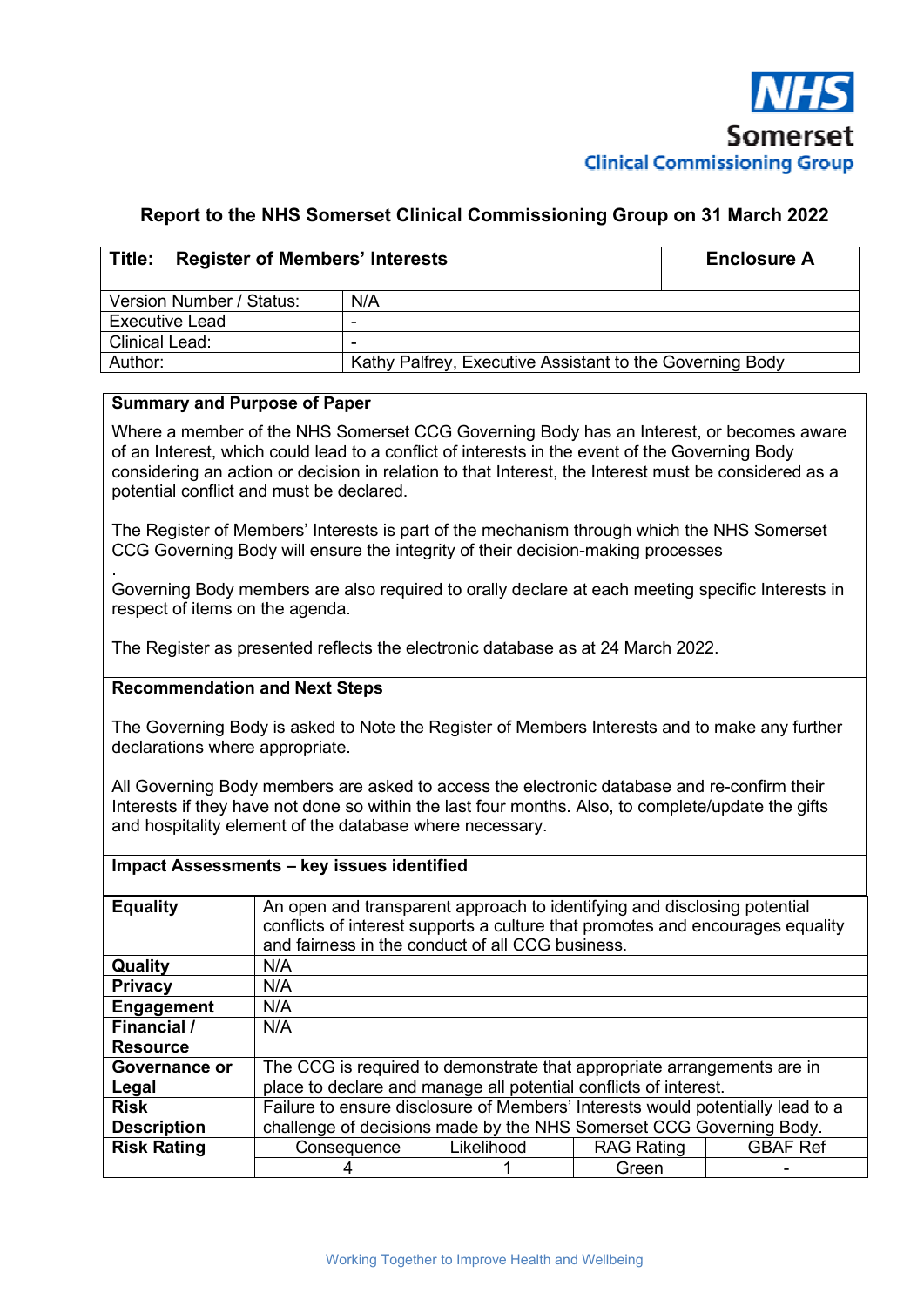

## **REGISTER OF INTERESTS**

# **Governing Body as at 24 March 2022**

| Last<br>name | First<br>name | <b>Job Title</b>                 | <b>Interest</b><br><b>Type</b>    | <b>Description Of</b><br><b>Interest</b>                                                    | From<br><b>Date</b> | <b>End</b><br><b>Date</b> | <b>Actions To Mitigate</b><br><b>Risk</b>                                                                                            | Off        | Last Sign   User Committees                                                                                                                                                                                                               |
|--------------|---------------|----------------------------------|-----------------------------------|---------------------------------------------------------------------------------------------|---------------------|---------------------------|--------------------------------------------------------------------------------------------------------------------------------------|------------|-------------------------------------------------------------------------------------------------------------------------------------------------------------------------------------------------------------------------------------------|
| Evans        | Lou           | Non-Executive<br><b>Director</b> | Non-<br>financial<br>professional | <b>CCG</b> nominated Governor<br>of Yeovil District Hospital<br><b>NHS Foundation Trust</b> | 01/09/2017          |                           | All Interests have been<br>declared through the<br>Register of Interests and at<br>relevant meetings                                 | 14/01/2022 | <b>Audit Committee</b><br><b>B1 CCG to ICB</b><br><b>Transition Programme</b><br><b>Board</b><br>Finance and<br>Performance Committee<br>Governing Body<br><b>Primary Care</b><br>Commissioning<br>Committee<br>Remuneration<br>Committee |
|              |               | Non-Executive<br><b>Director</b> | Non-<br>financial<br>professional | NED Chair - Chrysalis<br><b>Supported Association</b><br>limited                            | 01/07/2019          |                           |                                                                                                                                      | 14/01/2022 |                                                                                                                                                                                                                                           |
| Ford         | Ed            | Chair                            | Non-<br>financial<br>professional | CCG Member and Vice-<br>Chair of the Health and<br><b>Wellbeing Board</b>                   | 07/12/2016          |                           | All Interests declared<br>through registers of interest<br>and at relevant meetings of<br><b>CCG Governing Body or</b><br>committees | 23/03/2022 | <b>Clinical Executive</b><br>Committee<br>Finance and<br>Performance Committee<br>Governing Body<br>Health and Well Being<br>Board                                                                                                        |
|              |               |                                  | Non-<br>financial<br>professional | CCG member of the<br>Somerset Primary Care<br>Board                                         | 27/05/2021          |                           |                                                                                                                                      | 23/03/2022 |                                                                                                                                                                                                                                           |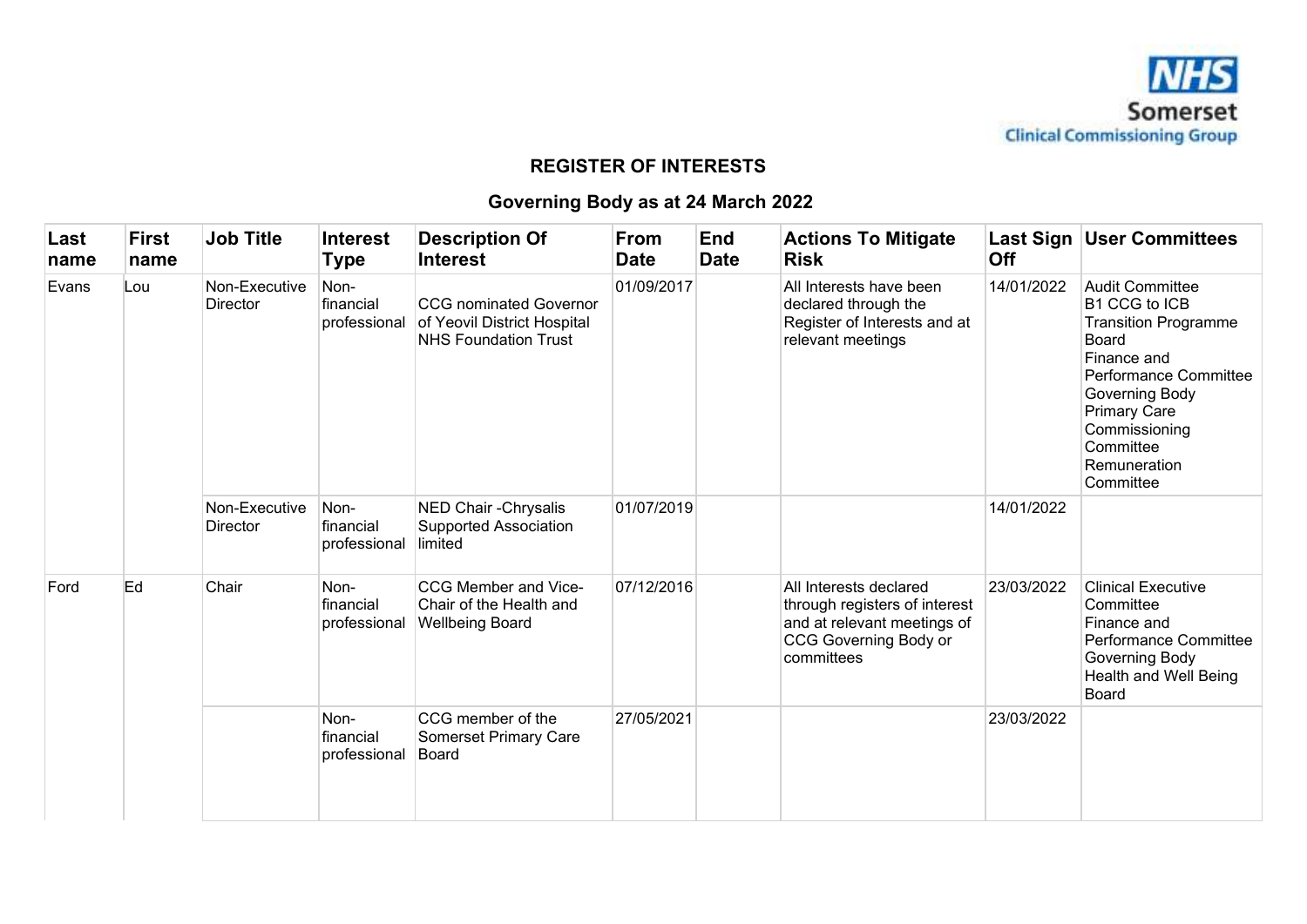|        |       | Chair                                                 | Financial                         | Family have been ratified<br>as Foster Carers for<br><b>Somerset County Council</b>                                                                                                                     | 01/04/2019 |                       |                                                                                                               | 23/03/2022 |                                                                                                                                     |
|--------|-------|-------------------------------------------------------|-----------------------------------|---------------------------------------------------------------------------------------------------------------------------------------------------------------------------------------------------------|------------|-----------------------|---------------------------------------------------------------------------------------------------------------|------------|-------------------------------------------------------------------------------------------------------------------------------------|
|        |       |                                                       | Non-<br>financial<br>professional | First responder for<br>Somerset Accident<br><b>Voluntary Emergency</b><br>Service                                                                                                                       | 07/12/2016 |                       |                                                                                                               | 23/03/2022 |                                                                                                                                     |
|        |       |                                                       | Non-<br>financial<br>professional | GP Partners: 2 GP's works 07/12/2016<br>in the Out of Hours Service,<br>one is a Local Medical<br>Committee representative<br>and another is the regional<br>NHSE and CCG clinical<br>lead for dementia |            |                       |                                                                                                               | 23/03/2022 |                                                                                                                                     |
|        |       |                                                       | Non-<br>financial<br>professional | <b>Minehead Medical Centre</b><br>is a training Practice                                                                                                                                                | 07/12/2016 |                       |                                                                                                               | 23/03/2022 |                                                                                                                                     |
|        |       |                                                       | Financial                         | Partner at Minehead<br><b>Medical Centre</b>                                                                                                                                                            | 07/12/2016 |                       |                                                                                                               | 23/03/2022 |                                                                                                                                     |
|        |       |                                                       | Financial                         | Practice is a Shareholder in 07/12/2016<br>Somerset Primary<br><b>Healthcare Limited</b>                                                                                                                |            |                       |                                                                                                               | 23/03/2022 |                                                                                                                                     |
|        |       |                                                       | Financial                         | Wife is an employee of<br><b>Minehead Medical Centre</b><br>as a nurse and is involved<br>in providing Covid<br>vaccinations for West<br>Somerset PCN and<br><b>Somerset Foundation Trust</b>           | 04/01/2021 |                       |                                                                                                               | 23/03/2022 |                                                                                                                                     |
| Fozard | Basil | Non Executive<br>Director<br>Secondary<br>Care Doctor | Indirect                          | Daughter - Darzi Fellow<br><b>NCL CAMHS STP</b>                                                                                                                                                         |            |                       | 23/09/2020 23/09/2021 Interests have been<br>declared in line with the<br><b>Conflicts of Interest Policy</b> | 25/11/2020 | Governing Body<br><b>Primary Care</b><br>Commissioning<br>Committee<br>Quality and Safety<br>Committee<br>Remuneration<br>Committee |
|        |       |                                                       | Indirect                          | Daughter GP NE London                                                                                                                                                                                   |            | 02/01/2017 01/01/2022 |                                                                                                               | 25/11/2020 |                                                                                                                                     |
|        |       |                                                       | Indirect                          | Wife Mental Health Act<br>Panel Member Dorset<br><b>Healthcare University</b><br><b>Foundation Trust</b>                                                                                                |            | 02/01/2017 01/01/2022 |                                                                                                               | 25/11/2020 |                                                                                                                                     |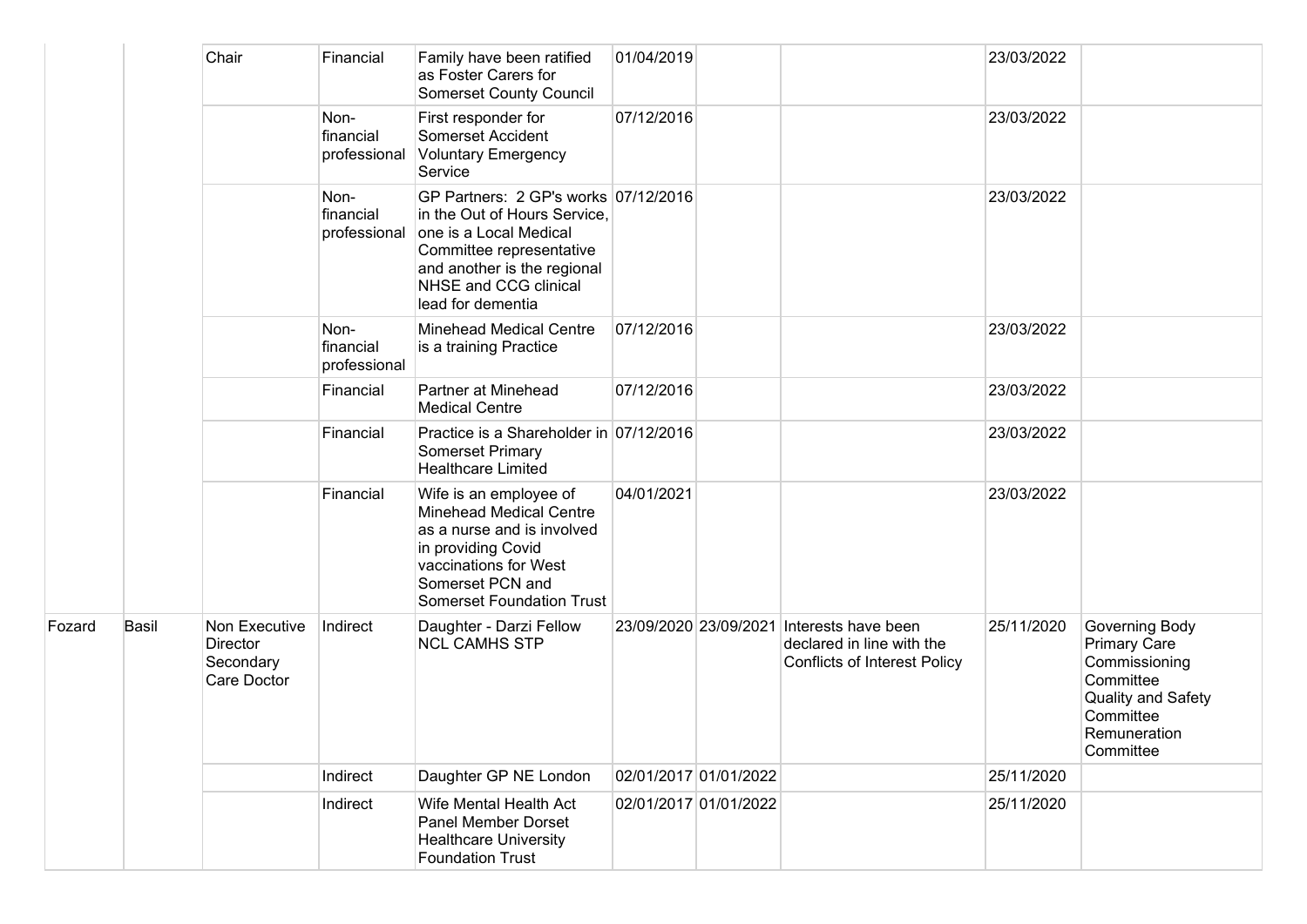| Goodchild Judith |       | Chair<br>Healthwatch<br>Somerset                          | Non-<br>financial<br>professional | Public governor SFT                                                                                                                                                                   | 31/05/2011            | Interests have been<br>declared in line with the<br><b>Conflicts of Interest Policy</b>          | 30/12/2021 | FFMF Programme Board<br><b>Governing Body</b><br><b>Health and Well Being</b><br>Board<br><b>ICS Shadow Board</b><br><b>Primary Care</b><br>Commissioning<br>Committee |
|------------------|-------|-----------------------------------------------------------|-----------------------------------|---------------------------------------------------------------------------------------------------------------------------------------------------------------------------------------|-----------------------|--------------------------------------------------------------------------------------------------|------------|------------------------------------------------------------------------------------------------------------------------------------------------------------------------|
| Grant            | Trudi | Director of<br><b>Public Health</b>                       | Non-<br>financial<br>professional | <b>Employee of Somerset</b><br><b>County Council</b>                                                                                                                                  | 01/11/2012            | All Interests have been<br>declared through Register of<br>Interests and at relevant<br>meetings | 31/12/2021 | Governing Body                                                                                                                                                         |
|                  |       |                                                           | Non-<br>financial<br>personal     | Partner's sister is currently<br>employed as a school<br>nurse in Somerset.                                                                                                           | 01/09/2018            |                                                                                                  | 31/12/2021 |                                                                                                                                                                        |
|                  |       |                                                           | Non-<br>financial<br>professional | Visiting Professor,<br>University of the West of<br>England                                                                                                                           | 21/04/2021            |                                                                                                  | 31/12/2021 |                                                                                                                                                                        |
| Grey             | Wendy | Non Executive<br>Director<br>(Practice<br>Representative) | Indirect                          | Son and Daughter in Law<br>all employed at Yeovil<br><b>District Hospital</b>                                                                                                         | 24/05/2019            | All Interests have been<br>declared through Register of<br>Interests and at relevant<br>meetings | 06/01/2022 | Governing Body<br>Quality and Safety<br>Committee                                                                                                                      |
|                  |       |                                                           | Financial                         | Consultancy contract with<br><b>Yeovil Primary Care</b><br>Network and 100Fold to<br>support vaccination<br>campaign and CQC<br>registration workstream                               | 13/12/2021            |                                                                                                  | 06/01/2022 |                                                                                                                                                                        |
|                  |       |                                                           | Financial                         | Director of Gemini<br><b>Healthcare Consultancy Ltd</b>                                                                                                                               | 08/07/2019            |                                                                                                  | 06/01/2022 |                                                                                                                                                                        |
|                  |       |                                                           | Financial                         | Gemini Healthcare<br>Consultancy has accepted<br>a contract to support<br><b>Dorset Healthcare Trust</b><br>with the support and<br>development of their<br>infection control service | 22/07/2021 31/03/2022 |                                                                                                  | 06/01/2022 |                                                                                                                                                                        |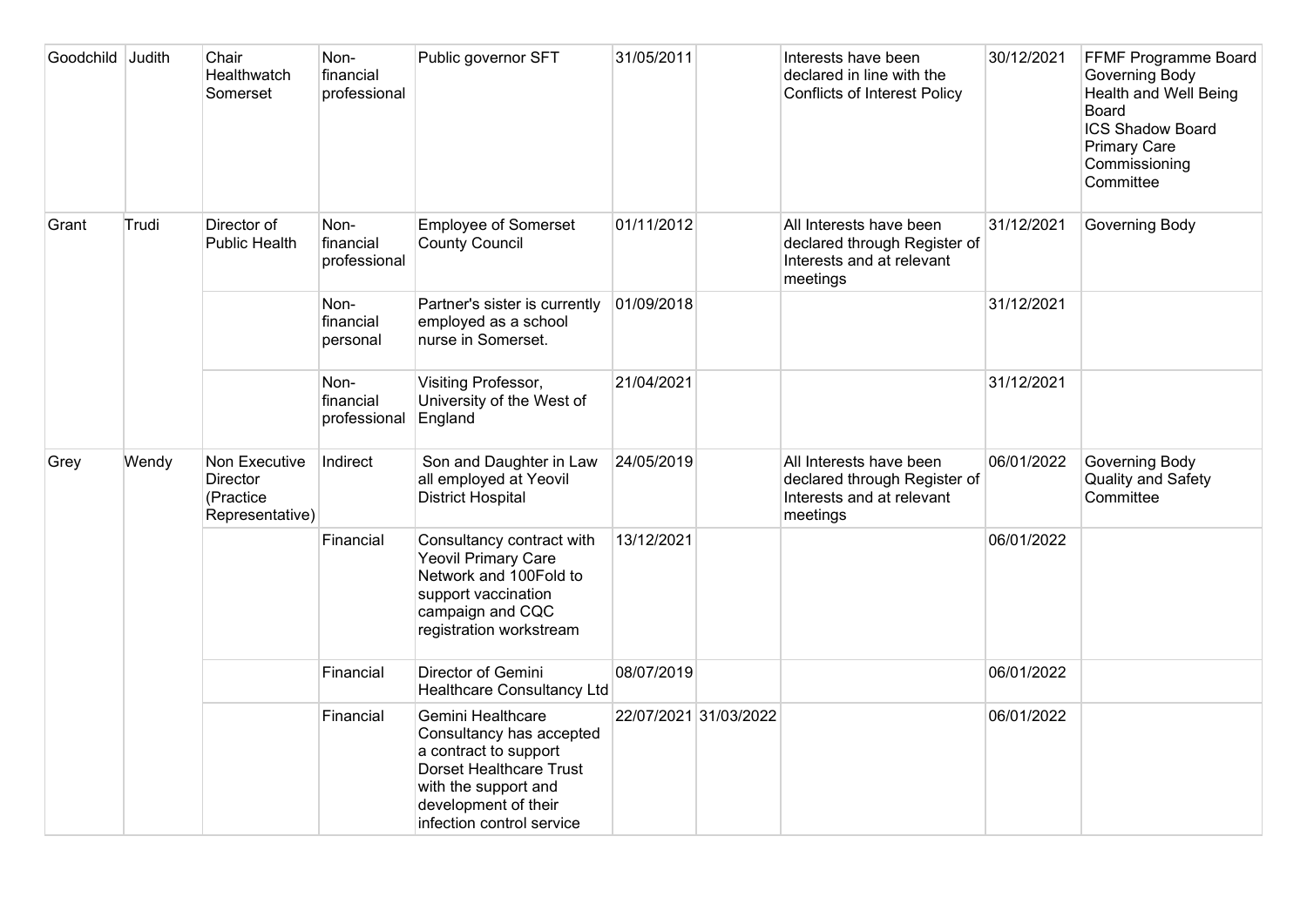| Hales | Neil  | Director of<br>Commissioning                | Financial                         | Owner/director - Panacea<br><b>Associates Limited:</b><br>Healthcare consultancy via<br>which my interim consulting<br>assignments are<br>remunerated. | 18/12/2018 | All Interests have been<br>declared in line with the<br><b>Conflicts of Interest Policy</b> | 22/03/2022 | <b>Clinical Executive</b><br>Committee<br><b>Elective Care Delivery</b><br>Board<br>Finance and<br>Performance Committee<br>Governing Body<br>Information Governance<br>Records Management<br>and Caldicott Committee<br><b>Primary Care</b><br>Commissioning<br>Committee<br><b>Quality and Safety</b><br>Committee<br><b>Risk Management Group</b> |
|-------|-------|---------------------------------------------|-----------------------------------|--------------------------------------------------------------------------------------------------------------------------------------------------------|------------|---------------------------------------------------------------------------------------------|------------|------------------------------------------------------------------------------------------------------------------------------------------------------------------------------------------------------------------------------------------------------------------------------------------------------------------------------------------------------|
| Heard | Maria | Programme<br>Director, Fit for<br>my Future | Non-<br>financial<br>professional | Non Exec Director South<br>West Academic Science<br>Network                                                                                            | 04/05/2020 | All Interests have been<br>declared in line with the<br><b>Conflicts of Interest Policy</b> | 30/12/2021 | B1 CCG to ICB<br><b>Transition Programme</b><br><b>Board</b><br><b>Clinical Executive</b><br>Committee<br>Governing Body<br><b>Risk Management Group</b>                                                                                                                                                                                             |
|       |       |                                             | Financial                         | On secondment from<br>South, Central and West<br><b>Commissioning Support</b><br>Unit                                                                  | 01/03/2019 |                                                                                             | 30/12/2021 |                                                                                                                                                                                                                                                                                                                                                      |
|       |       |                                             | Indirect                          | Parent is a Community<br>Paediatric consultant with<br><b>Sussex Community NHS</b><br><b>FT</b>                                                        | 01/03/2019 |                                                                                             | 30/12/2021 |                                                                                                                                                                                                                                                                                                                                                      |
| Heath | David | Non-executive<br>Director                   | Non-<br>financial<br>professional | Chair of Microgeneration<br><b>Certification Services</b><br>Standards                                                                                 | 01/01/2021 | All Interests have been<br>declared in line with the<br><b>Conflicts of Interest Policy</b> | 30/12/2021 | Governing Body<br><b>Primary Care</b><br>Commissioning<br>Committee<br>Remuneration<br>Committee                                                                                                                                                                                                                                                     |
|       |       | Non-executive<br>Director                   | Non-<br>financial<br>professional | Chair of Policy and Public<br>Affairs Board, Institute and<br>Faculty of Actuaries                                                                     | 06/08/2018 |                                                                                             | 30/12/2021 |                                                                                                                                                                                                                                                                                                                                                      |
|       |       | Non-executive<br>Director                   | Non-<br>financial<br>professional | Chair, Costs Lawyer<br><b>Standards Board</b>                                                                                                          | 28/01/2021 |                                                                                             | 30/12/2021 |                                                                                                                                                                                                                                                                                                                                                      |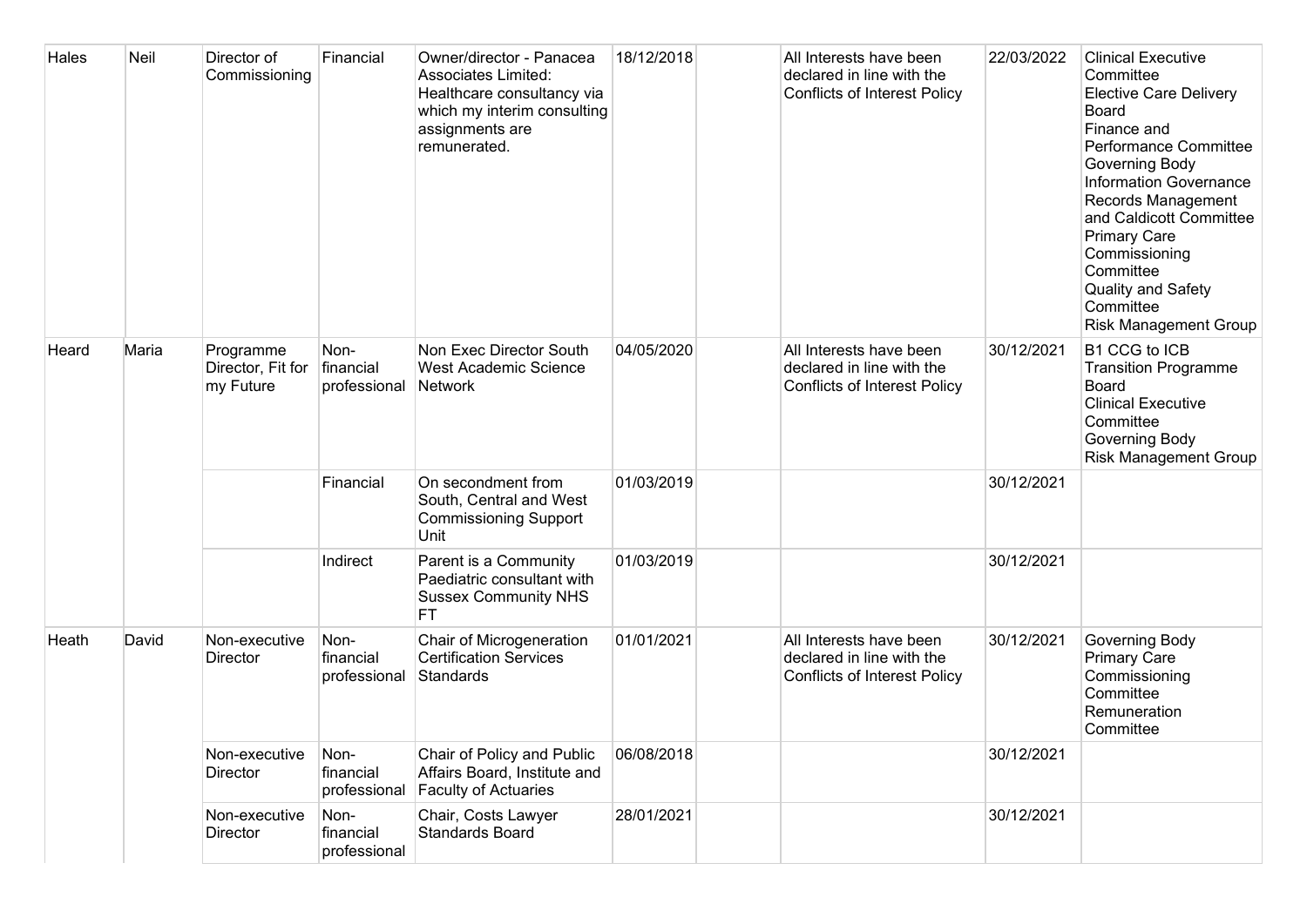|        |        | Non-executive<br>Director                                        | Non-<br>financial<br>professional | Chair, Independent Funeral 01/06/2021<br><b>Standards Organisation</b>                          |            |                                                                                         | 30/12/2021 |                                                                                                                                                                                                                                                                                                             |
|--------|--------|------------------------------------------------------------------|-----------------------------------|-------------------------------------------------------------------------------------------------|------------|-----------------------------------------------------------------------------------------|------------|-------------------------------------------------------------------------------------------------------------------------------------------------------------------------------------------------------------------------------------------------------------------------------------------------------------|
| Henly  | Alison | Director of<br>Finance,<br>Performance<br>and Contracting        |                                   | Nil to declare                                                                                  |            |                                                                                         | 01/03/2022 | <b>Audit Committee</b><br><b>Clinical Executive</b><br>Committee<br>Finance and<br>Performance Committee<br>Governing Body<br>Non-Emergency Patient<br><b>Transport Service</b><br>(NEPTS) Procurement<br><b>Board</b><br><b>Primary Care</b><br>Commissioning<br>Committee<br><b>Risk Management Group</b> |
| Janson | Val    | Director of<br>Quality and<br>Nursing                            | Financial                         | I jointly own a children's<br>nursery, Pepperbox<br>Nursery in Frome. I am<br>company secretary | 23/10/2019 | Interests have been<br>declared in line with the<br><b>Conflicts of Interest Policy</b> | 14/05/2021 | <b>Clinical Executive</b><br>Committee<br>Finance and<br>Performance Committee<br>Governing Body<br>Information Governance<br>Records Management<br>and Caldicott Committee<br><b>Primary Care</b><br>Commissioning<br>Committee<br>Quality and Safety<br>Committee<br><b>Risk Management Group</b>         |
| Man    | Trudi  | Non Executive<br><b>Director</b><br>(Practice<br>Representative) | Financial                         | Network Manager, Taunton 04/08/2021<br><b>Central Primary Care</b><br><b>Network</b>            |            | Interests have been<br>declared in line with the<br><b>Conflicts of Interest Policy</b> | 05/01/2022 | Finance and<br>Performance Committee<br>Governing Body<br>Non-Emergency Patient<br><b>Transport Service</b><br>(NEPTS) Procurement<br><b>Board</b>                                                                                                                                                          |
|        |        |                                                                  | Indirect                          | Sister in law is Deputy<br>Practice Manager at<br><b>Minehead Medical Centre</b>                | 05/11/2019 |                                                                                         | 05/01/2022 |                                                                                                                                                                                                                                                                                                             |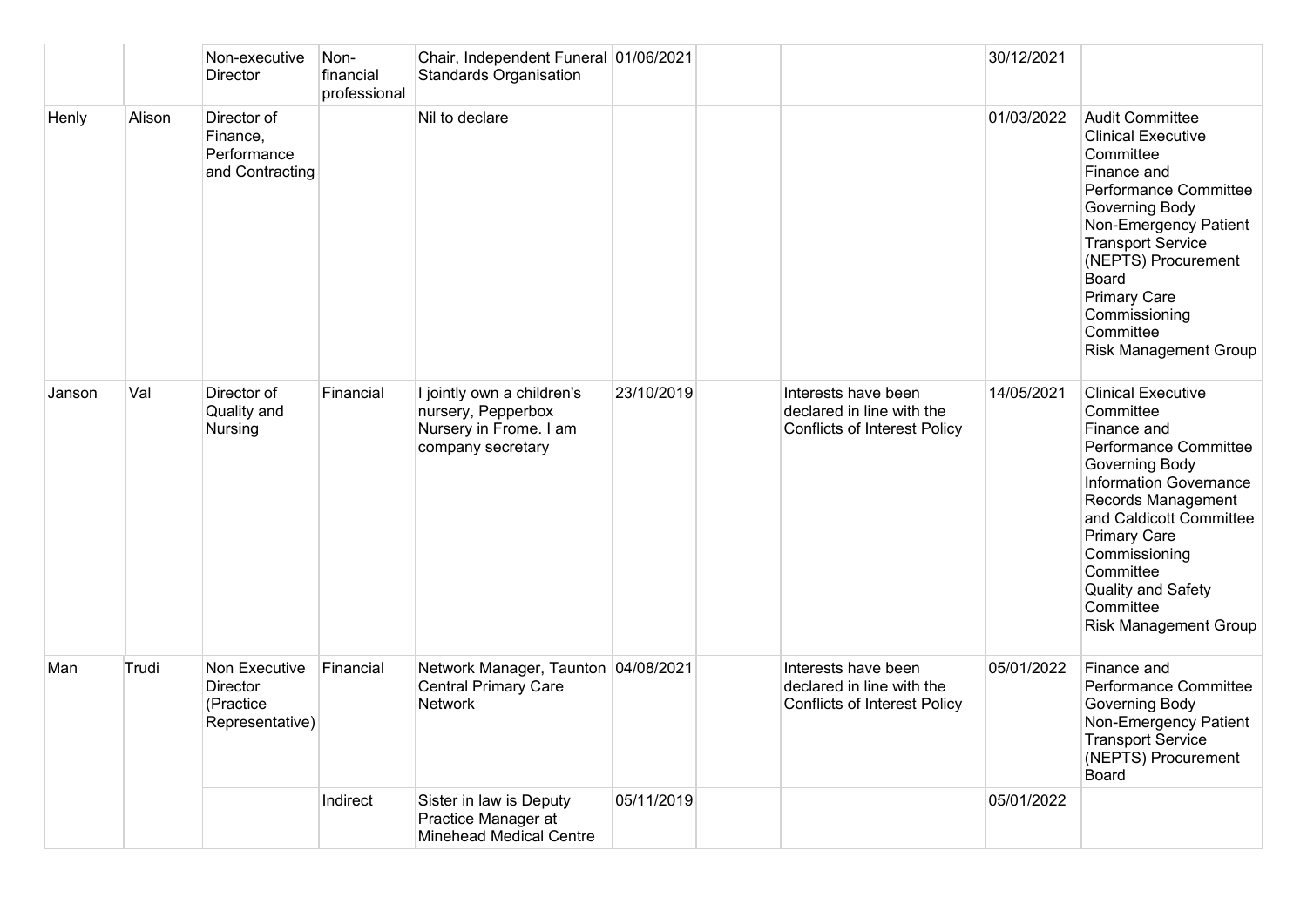| Paine  | Grahame | Non Executive<br>Director  | Non-<br>financial<br>professional | <b>Weston College</b>                                                                                                                                                   | 24/10/2019 | Interests have been<br>declared in line with the<br><b>Conflicts of Interest Policy</b>     | 18/10/2021 | Finance and<br>Performance Committee,<br>Governing Body,<br>Remuneration<br>Committee                                                                                                                                                               |
|--------|---------|----------------------------|-----------------------------------|-------------------------------------------------------------------------------------------------------------------------------------------------------------------------|------------|---------------------------------------------------------------------------------------------|------------|-----------------------------------------------------------------------------------------------------------------------------------------------------------------------------------------------------------------------------------------------------|
| Rimmer | James   | Chief Executive Non-       | financial<br>professional         | I am a member of the<br>National Institute of Health<br>Research (NIHR)<br><b>Commissioned Panel for</b><br><b>Health Services and</b><br>Delivery Reseach<br>Programme | 01/11/2017 | All Interests have been<br>declared in line with the<br><b>Conflicts of Interest Policy</b> | 03/01/2022 | <b>Clinical Executive</b><br>Committee<br>Governing Body<br><b>Health and Well Being</b><br>Board<br><b>Information Governance</b><br>Records Management<br>and Caldicott Committee<br>Remuneration<br>Committee<br><b>Risk Management</b><br>Group |
|        |         | Chief Executive Financial  |                                   | I am the Senior<br>Responsible Officer<br>(System Lead) for the<br>Somerset Integrated Care<br>System                                                                   | 01/10/2020 |                                                                                             | 03/01/2022 |                                                                                                                                                                                                                                                     |
|        |         | Chief Executive Indirect   |                                   | My wife is Associate<br>Professor of Public Health<br>at University of Bristol                                                                                          | 01/01/2018 |                                                                                             | 03/01/2022 |                                                                                                                                                                                                                                                     |
|        |         | Chief Executive Non-       | financial<br>professional         | Occasional newspaper<br>reviewer for BBC Radio<br>Somerset                                                                                                              | 01/09/2019 |                                                                                             | 03/01/2022 |                                                                                                                                                                                                                                                     |
|        |         | Chief Executive   Indirect |                                   | Somerset CC is<br>participating in an NHIR<br>childhood obesity and<br>activity study (NAPSAC)<br>which is being led by my<br>wife                                      | 01/07/2019 |                                                                                             | 03/01/2022 |                                                                                                                                                                                                                                                     |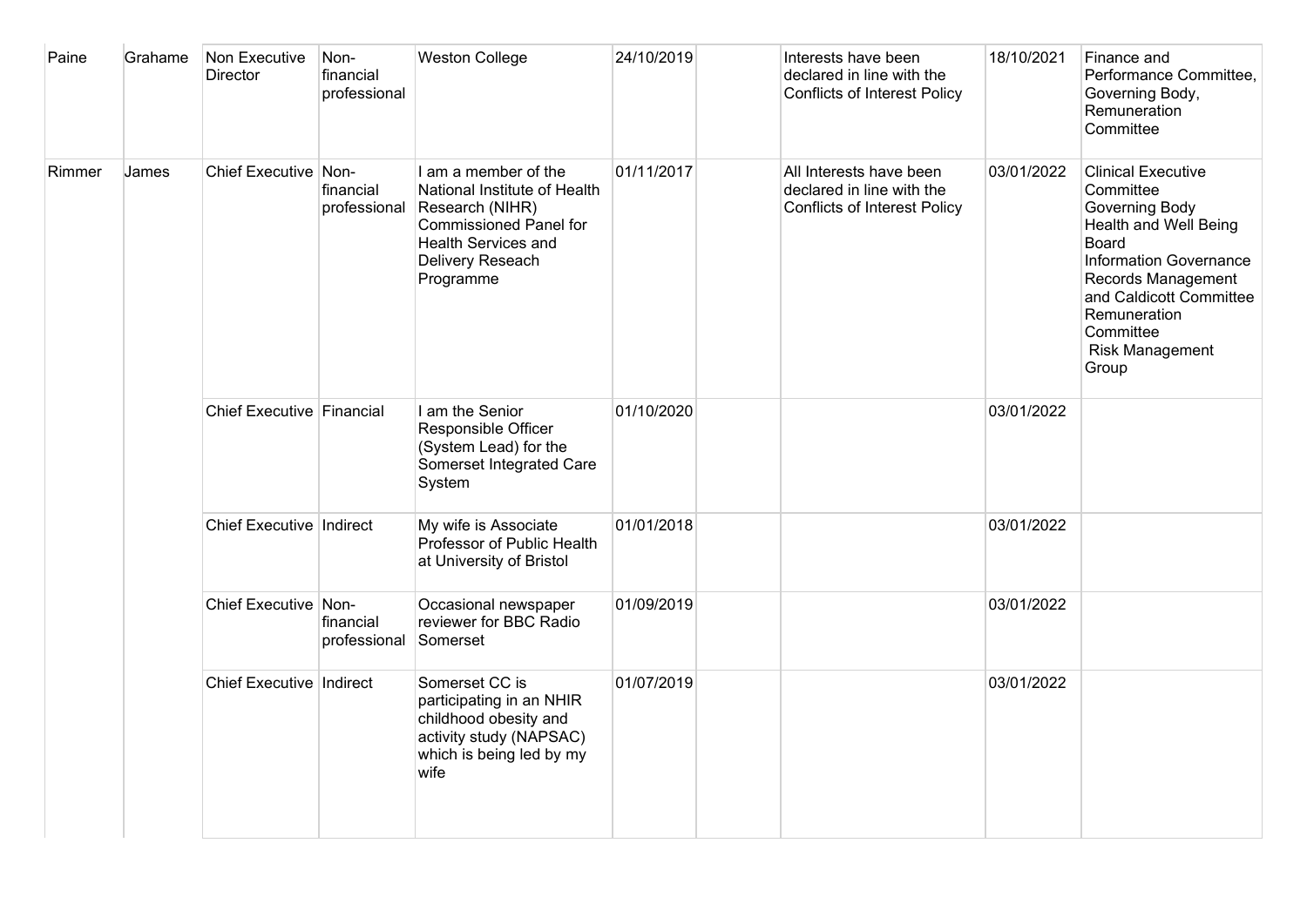|        |        | Chief Executive   Indirect                                         |                               | Somerset CCG is a partner 01/07/2019<br>in an NHIR School for<br>Public Health study which<br>is mapping child health<br>systems at a local level to<br>reduce child health<br>inequalities in which my<br>wife is part of the research<br>team. |            |                                                                                             | 03/01/2022 |                                          |
|--------|--------|--------------------------------------------------------------------|-------------------------------|--------------------------------------------------------------------------------------------------------------------------------------------------------------------------------------------------------------------------------------------------|------------|---------------------------------------------------------------------------------------------|------------|------------------------------------------|
|        |        | Chief Executive Non-                                               | financial<br>personal         | Trustee for Changing<br>Tunes, a charity which<br>works both inside prison<br>and beyond, using music<br>and mentoring to help<br>people lead meaningful<br>lives, free from crime.                                                              | 01/04/2016 |                                                                                             | 03/01/2022 |                                          |
|        |        | Chief Executive Non-                                               | financial<br>professional     | Visiting lecturer at the<br>University of Bristol                                                                                                                                                                                                | 01/10/2018 |                                                                                             | 03/01/2022 |                                          |
| Thomas | Helen  | GP member of<br>Governing<br>Body                                  |                               | Nil to declare                                                                                                                                                                                                                                   |            |                                                                                             | 01/01/2022 | <b>Audit Committee</b><br>Governing Body |
| Wilson | Sandra | Chair, Patients<br>Participation<br><b>Group Chairs</b><br>Network | Non-<br>financial<br>personal | <b>British Association of</b><br>Physicians of Indian<br>Origin(BAPIO)<br>Honorary Member &<br><b>Volunteer Patient</b><br>Ambassador                                                                                                            | 03/07/2017 | All Interests have been<br>declared in line with the<br><b>Conflicts of Interest Policy</b> | 17/10/2020 | Governing Body                           |
|        |        |                                                                    | Non-<br>financial<br>personal | <b>Healthwatch Somerset</b><br>Board Member as<br>Representative Chair of<br><b>Patient Participation</b><br><b>Groups Chairs Network</b>                                                                                                        | 24/09/2018 |                                                                                             | 17/10/2020 |                                          |
|        |        |                                                                    | Non-<br>financial<br>personal | PPG - Exmoor Medical<br>Centre - Chair                                                                                                                                                                                                           | 01/09/2017 |                                                                                             | 17/10/2020 |                                          |
|        |        |                                                                    | Non-<br>financial<br>personal | PPG Chairs Representative 17/09/2020                                                                                                                                                                                                             |            |                                                                                             | 17/10/2020 |                                          |